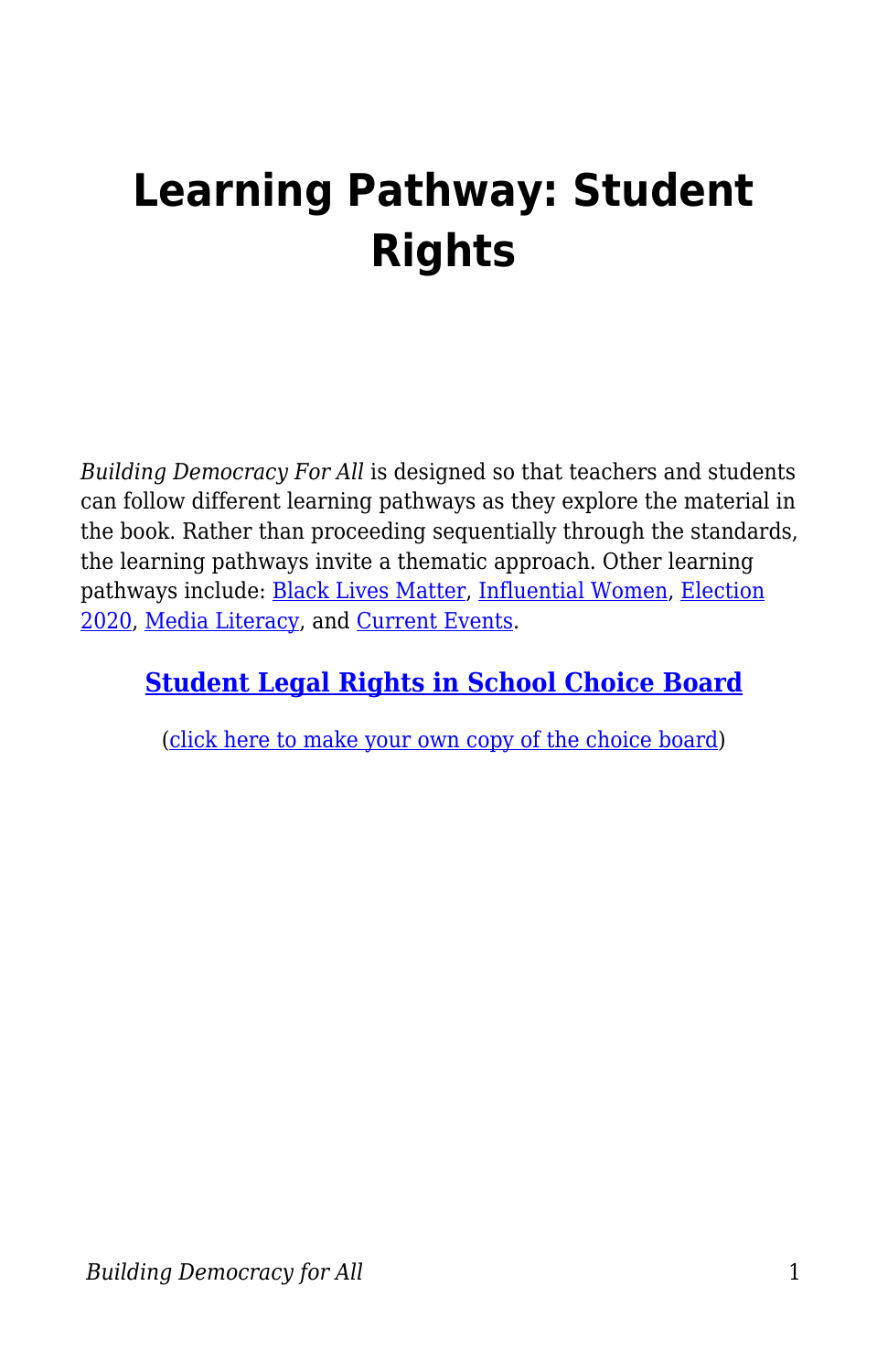

Student Legal Rights in School Choice Board by **Robert W. Maloy**, Ed.D. & [Torrey Trust,](http://www.torreytrust.com) Ph.D., College of Education, University of Massachusetts Amherst. Licensed under [CC BY NC ND 4.0](https://creativecommons.org/licenses/by-nc-nd/4.0/)

## **Building Democracy for All Chapters**

**Topic 1**: The Philosophical Foundations of the United States Political System

- [Standard 1: ENGAGE: Democratic Classrooms](https://edtechbooks.org/democracy/athens#h3_zTbkL)
- [Standard 2: ENGAGE: Latin Phrases](https://edtechbooks.org/democracy/romanrepublic#h2_TXzYi)
- [Standard 4: ENGAGE: Voting for 16 and 17-Year-Olds](https://edtechbooks.org/democracy/britishinfluence#h2_NTIAm)

**Topic 3**: Institutions of United States Government

• [Standard 3: ENGAGE: Supreme Court Cases Every Student](https://edtechbooks.org/democracy/roles#p_LkHwF) [Should Know](https://edtechbooks.org/democracy/roles#p_LkHwF)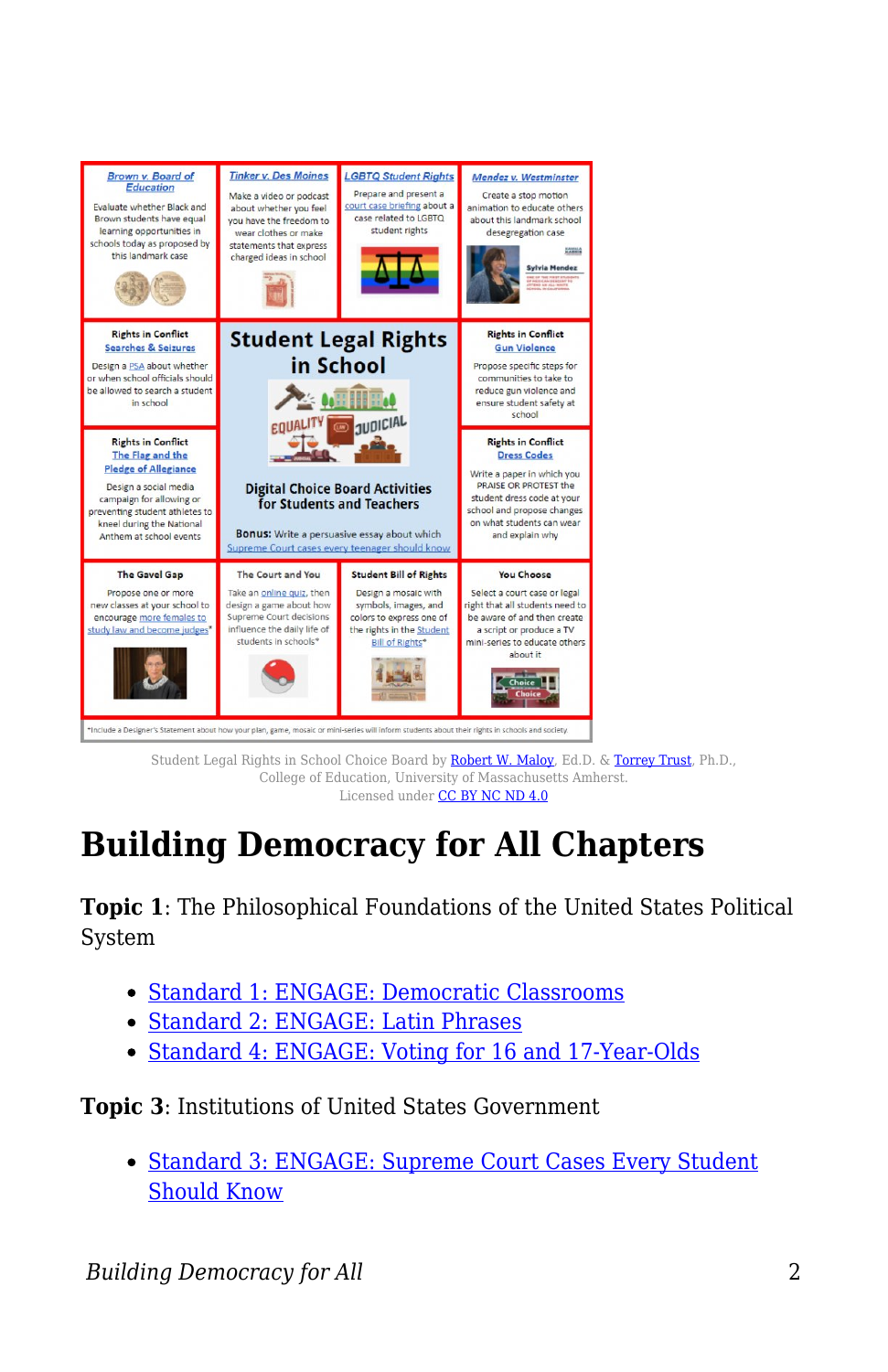



["Amador Valley Human Rights Club"](https://commons.wikimedia.org/wiki/File:Amador_Valley_Human_Rights_Club.JPG) by Melissa Ott is licensed under [CC BY-SA 3.0](https://creativecommons.org/licenses/by-sa/3.0/deed.en)

**Topic 4**: The Rights and Responsibilities of Citizens

- [Standard 4: ENGAGE: Student Rights at School](https://edtechbooks.org/democracy/principles#h2_DMyRe)
- [Standard 5: ENGAGE: How to Get More Young People to Vote](https://edtechbooks.org/democracy/participation#p_ojnst)
- [Standard 8: UNCOVER: Youth Activism for Change](https://edtechbooks.org/democracy/cooperation#h2_rJdRV)
- [Standard 8: ENGAGE: Joining a Consumer Boycott or Buycott](https://edtechbooks.org/democracy/cooperation#h2_CMuMa)
- [Standard 10: ENGAGE: Transgender Student Rights](https://edtechbooks.org/democracy/conflict#h2_NEZuN)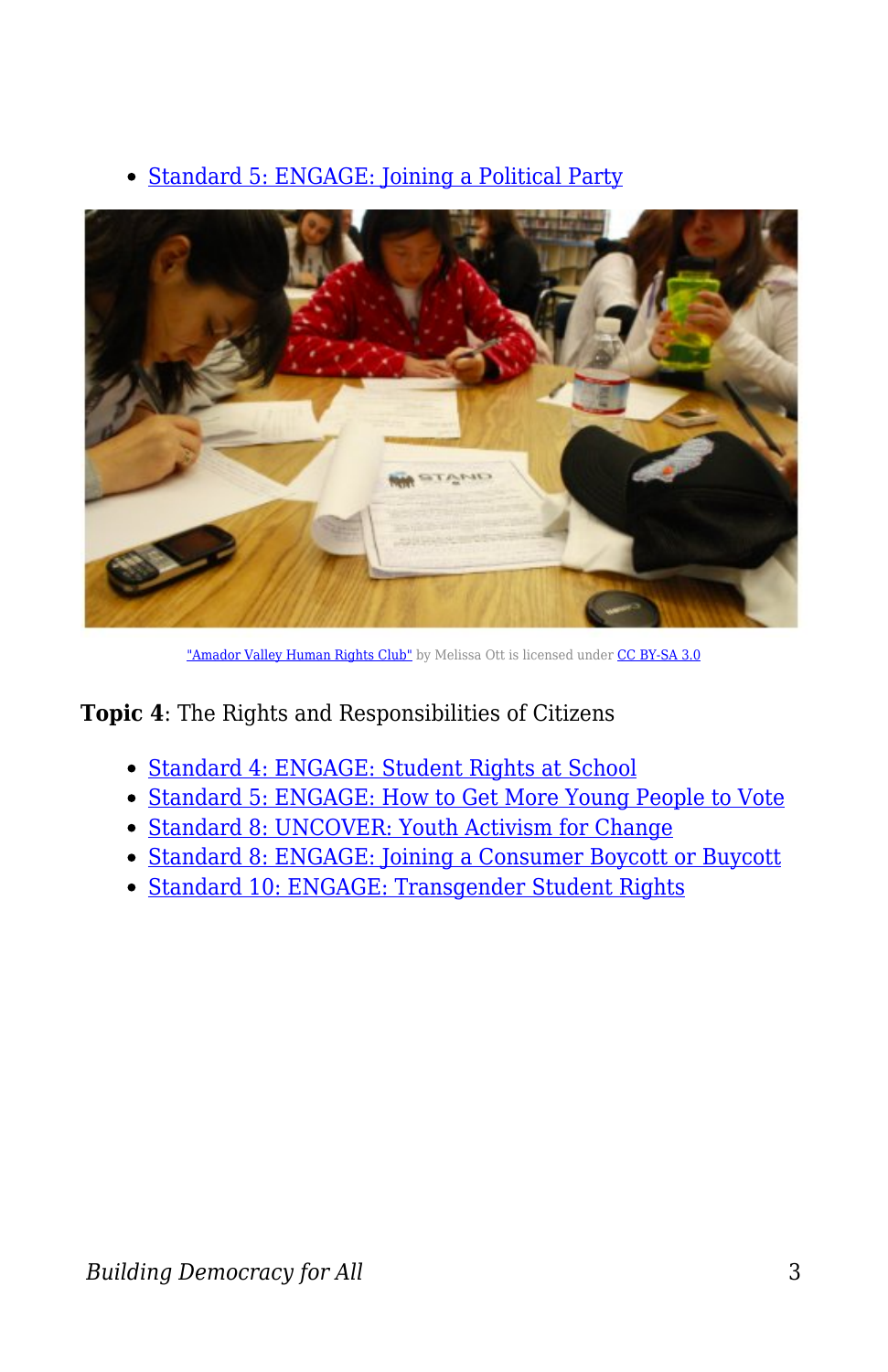

**[Minnesota High School Students Walked Out of School to Demand Changes to Gun Laws, March 7,](https://commons.wikimedia.org/wiki/File:March_For_Our_Lives_student_protest_for_gun_control_(39786581715).jpg)** [2018](https://commons.wikimedia.org/wiki/File:March_For_Our_Lives_student_protest_for_gun_control_(39786581715).jpg) by A1Cafel is licensed by [CC BY 2.0](https://creativecommons.org/licenses/by/2.0)

**Topic 5**: The Constitution, Amendments, and Supreme Court **Decisions** 

- [Standard 4: ENGAGE: Girls and Boys Competing Together in](https://edtechbooks.org/democracy/civilrights#h2_mjINT) [Athletic Events](https://edtechbooks.org/democracy/civilrights#h2_mjINT)
- [Standard 6: ENGAGE: Is Kneeling an Effective Form of Protest](https://edtechbooks.org/democracy/supremecourt/#h2_ypnrY)

**Topic 6**: The Structure of Massachusetts State and Local Government

• [Standard 4: ENGAGE: When Should You Go to Small Claims](https://edtechbooks.org/democracy/coredocuments#h2_rAuwo) **[Court](https://edtechbooks.org/democracy/coredocuments#h2_rAuwo)** 

**Topic 7**: Freedom of the Press and News/Media Literacy

[Standard 1: ENGAGE: Speech Rights of Student Journalists](https://edtechbooks.org/democracy/freedomofpress#h3_YeILr)